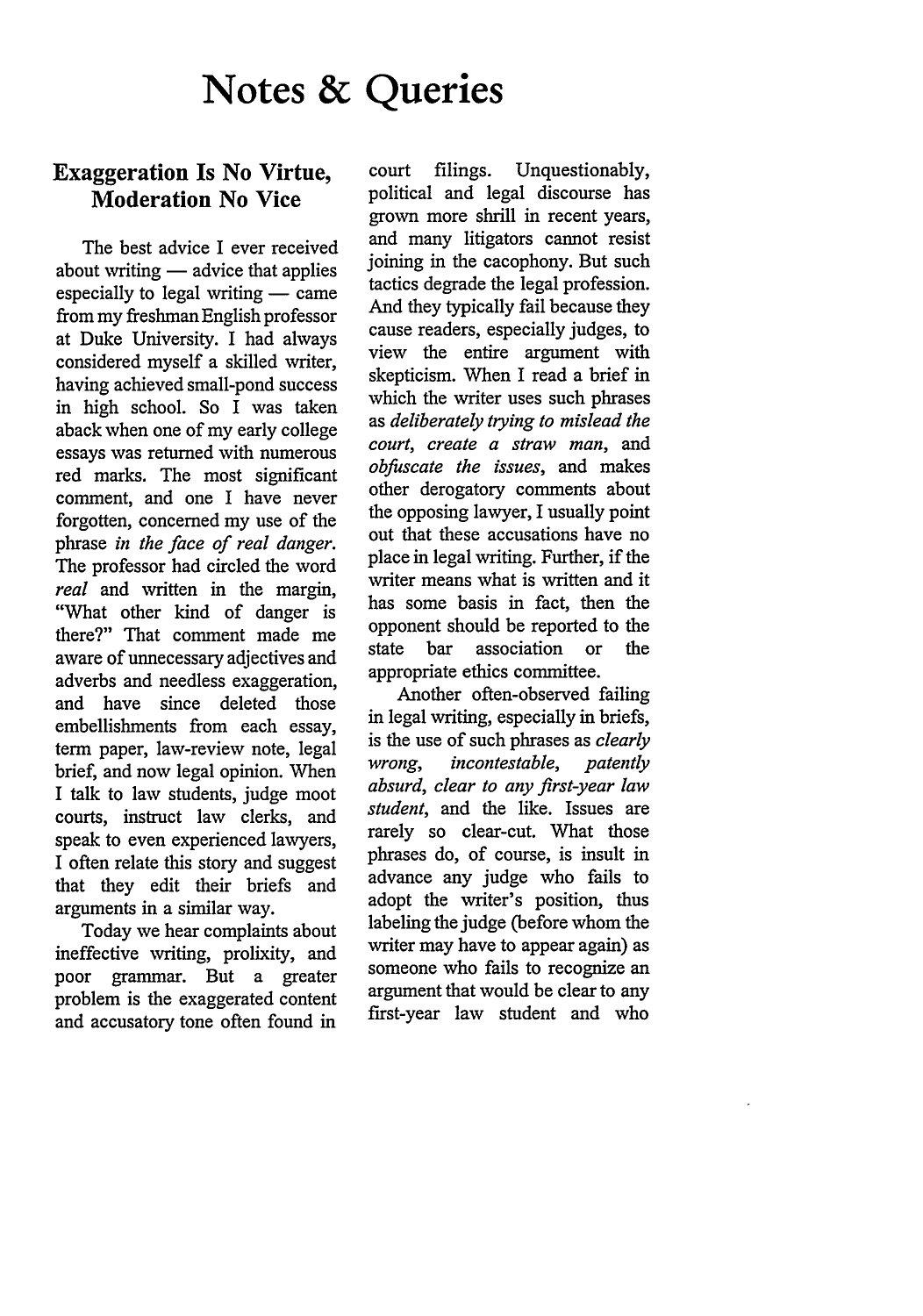adopts a position that is patently absurd.

**All** lawyers should simply follow the advice of my freshman English teacher and, before filing any legal documents, delete unnecessary adjectives and exaggerated arguments. Although the writer may genuinely believe that an opponent's position is *patently absurd* and that any judge who does not agree knows less than a first-year law student, phrasing it that way may not be beneficial. The point can be made by characterizing an opponent's argument as, for example, *unsupported by the facts* or *against the weight of authority.* Likewise, an opponent should not be characterizedas a charlatan or worse unless the writer is prepared to back up those statements. Issues will always exist about which reasonable minds can disagree, and disagree strongly, but following these suggestions not only enhances a litigant's prospects with the court, but also shows respect for the legal profession.

> **-Frank W. Bullock, Jr. U.S. District Judge Greensboro, North Carolina**

#### **Wolves in Sheep's Clothing**

The functional definition of a politician is a public official who is too busy, besieged with issues on myriad topics, skeptical of new ideas, tired of old ones, fearful of error, but driven by the need to act responsively to challenges, and egocentric enough to believe that he or she can solve almost any problem. Let's assume that, functionally, judges are merely politicians in black robes.

Thirty years ago, beginning my first job as an advocate, I was lucky enough not only to get on with the state attorney general's office, but also to secure a rather high-profile assignment. The attorney general is an elected official in Washington, and he made it clear that if any issue with political ramifications arose, he wanted to be kept informed. I quickly learned what this meant: you had five minutes to convince him that he needed to take ten minutes for the problem. In short, you first had to get his attention. To do so, you had to use those five minutes to tell him both what the issue was and why he needed to listen. And if you failed to keep him informed - because you could not see the need or you could not be brief, simple, focused, and functional - you would soon see your high-profile assignment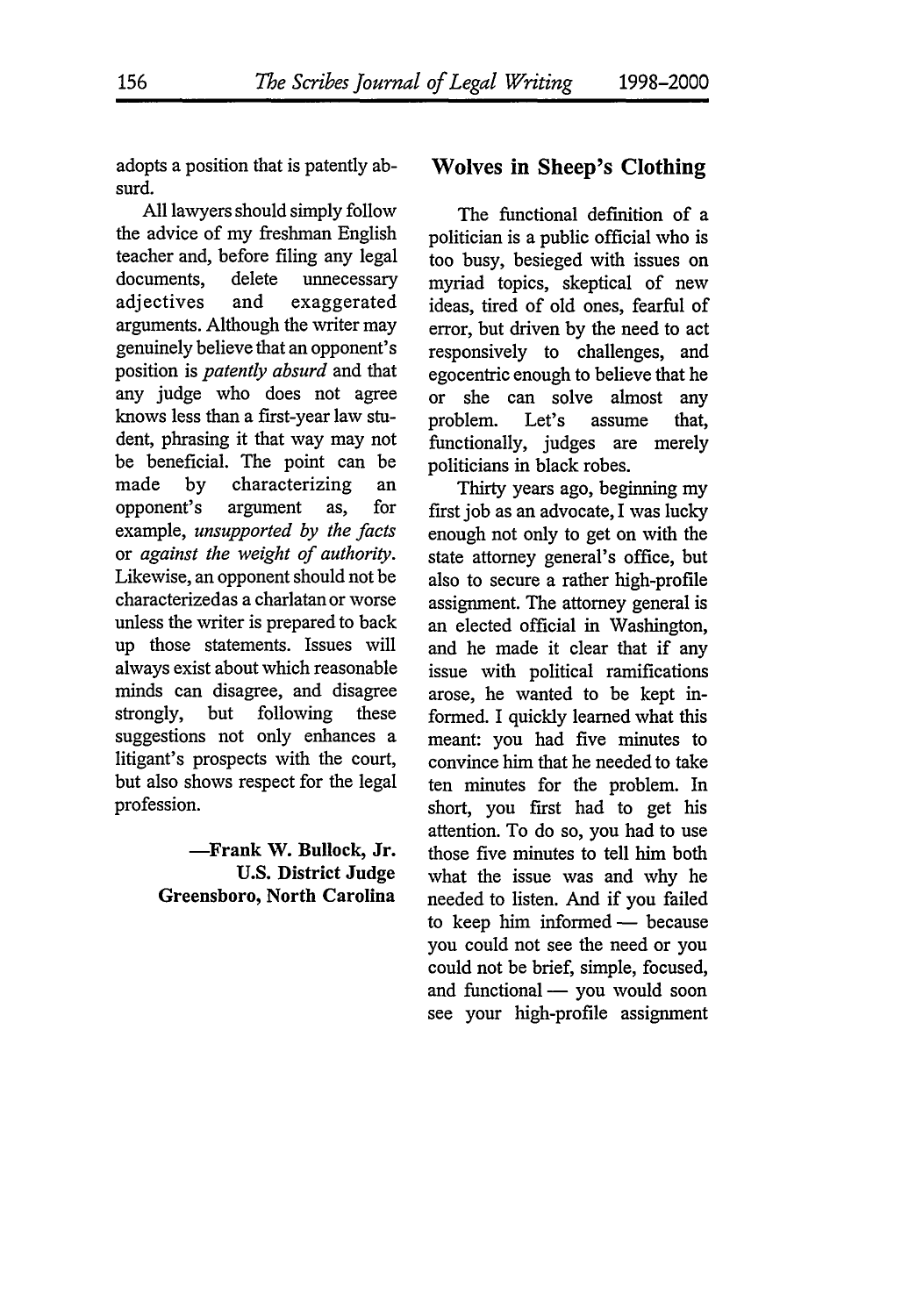evaporate. Mine did not. And these skills served me well.

Fifteen years later, preparing for my last appellate argument before going on the bench, I worked up a 30-minute oral argument, the time allowed by the court rules. I arrived for the argument, learned that I was second on the calendar, and discovered that the time allotted was  $10$  minutes  $-$  not 30. Thus, in a case involving the right of contribution among coguarantors (not a matter with which any member of the three-judge panel often dealt), I had 20 minutes to revise my argument from 30 to 10 minutes. Fortunately, despite a hideous factual puzzle about who paid what to whom and when, the legal problem could be stated simply: there was an exception to the blackletter rule, and the trial court had failed to apply it. I next told the appellate court that it did not need to sort out the factual mess, but simply to tell the trial court that the exception existed and to apply it. Short, simple, focused, and functional. It worked.

While in private practice, I represented two tenured college faculty whose positions had been eliminated in a "reduction in force." They were the only professors fired. They taught in subject areas essential to the college's mission, so their termination might seem odd. But they also happened to be the

president and vice president of the local faculty bargaining unit.

A third-party hearing examiner had ordered reinstatement, the board of trustees had rewritten his findings of fact and ratified the dismissals, and the trial court had ruled that the board had that authority under the applicable statute. I had to petition the state supreme court for relief.

Here, the problem was more factual than legal. The appeal's essence was the absurdity of the school's factual position that this reduction in force had anything to do with money, as opposed to retaliation. We faced a conservative court that had not been inclined to look behind the face of the record in such cases. But I knew most of the justices, and I knew that if I could get two (both former legislators) of the three most conservative judges to look at it, then I had a fighting chance. The first hurdle was getting the court to grant review. The second was to explain the complexity of state funding for higher education - and overcoming the legal standard requiring deference to the board's decision.

Fortunately, I did not have time to write this brief. I had to hire help, and that help was an attorney who was a successful author of cloak-and-dagger fiction, but not so successful that he wasn't looking for part-time legal work. Working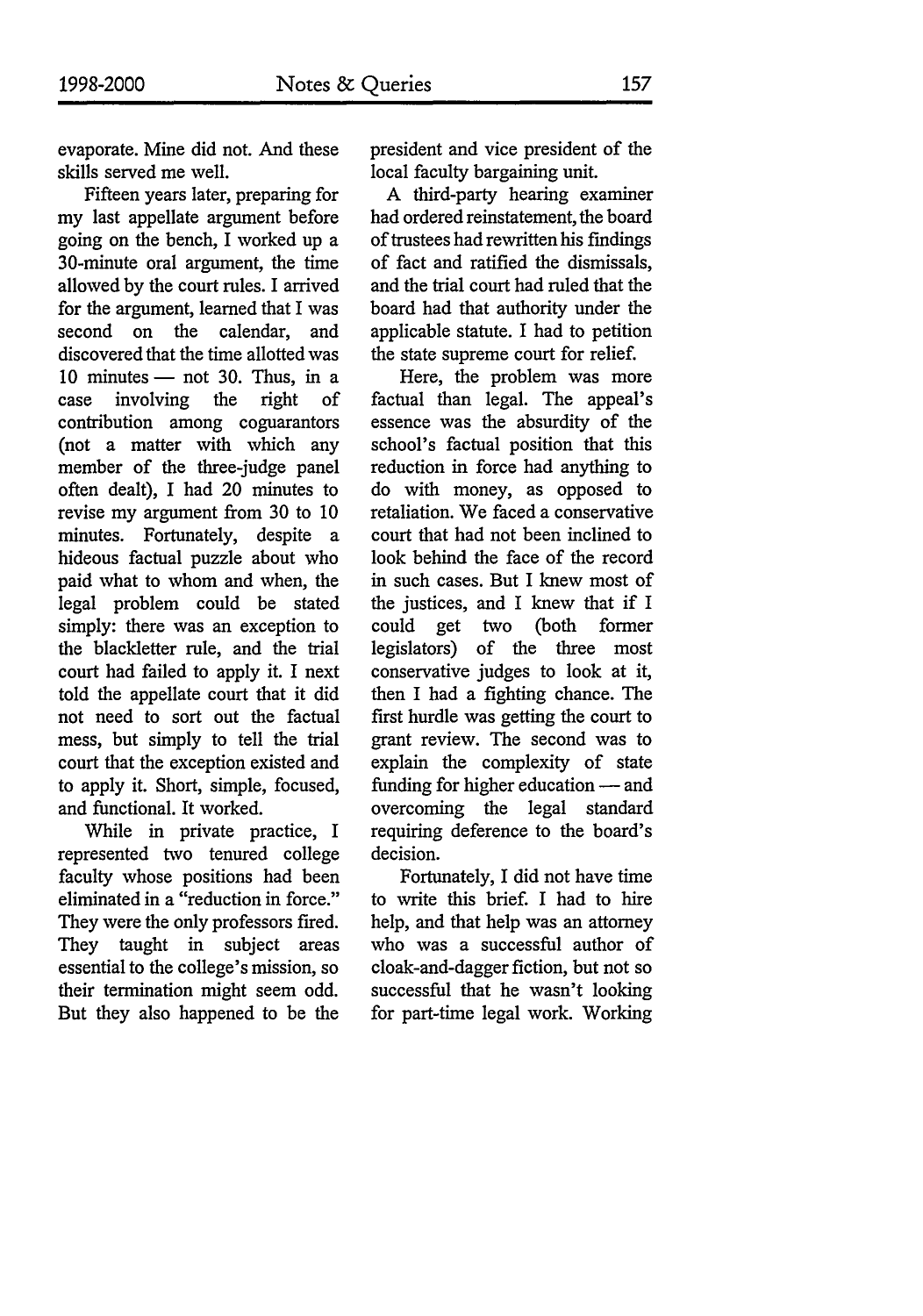from an outline of our arguments and our facts, he crafted a piece that was guaranteed to get the court's attention. Among other things, he described one of the college's principal arguments as a "rabbit punch to the kidneys." The brief, a joy to read, led the reader to the inescapable conclusion that the school's position was a subterfuge, and that given a second chance before the board with the proper standard of review, the professors would surely be reinstated. It worked.

Review was granted, and at oral argument it was clear that a majority of the court had not only read the briefs, but done so with great interest. The resulting giveand-take in the court's questions and my answers allowed me to focus its attention on our major point: that on these facts, remanding and limiting the board to the record before the hearing examiner was not only the fair thing to do, but legally correct as well.

It is also unfair to categorize all judges as merely enrobed politicians all the time in all their cases. But what is the harm in assuming that the shoe fits? Too often, appellate advocates seem to be primarily in search of a good grade for their briefs rather than trying to submit a winning one. Too often, even the most experienced blindly follow the appellate rules on form, allowing

that form to shroud the substance of their argument. Too often, appellate advocates blindly follow the path of that shrouded brief in their oral argument. I tell practitioners that they have a choice: I can read it at 300 words a minute or at 3000, and they have the final five minutes of that reading time to convince me to pick the slower pace. I confess that the shoe fits me.

To get my attention, you have to give me a short, concise summary of your principal point at your earliest opportunity. That summary should also give enough essential factual information to understand the nature of the case. I need to know what solution you propose to the problem you present and that your proposal is finely enough crafted to minimize the risks of accepting it and compelling enough to overcome the risk of not adopting it.

This can be done — and done in such a way to ensure that the rest of the brief is anchored to that summary. One way is to begin your brief with a carefully crafted section entitled "Summary of Argument." If in writing that section you assume that judges are merely politicians and you design it to get their attention — keeping it short, simple, focused, and functional — then you will not be wasting precious pages, but rather engaging my interest. And if the other side doesn't use the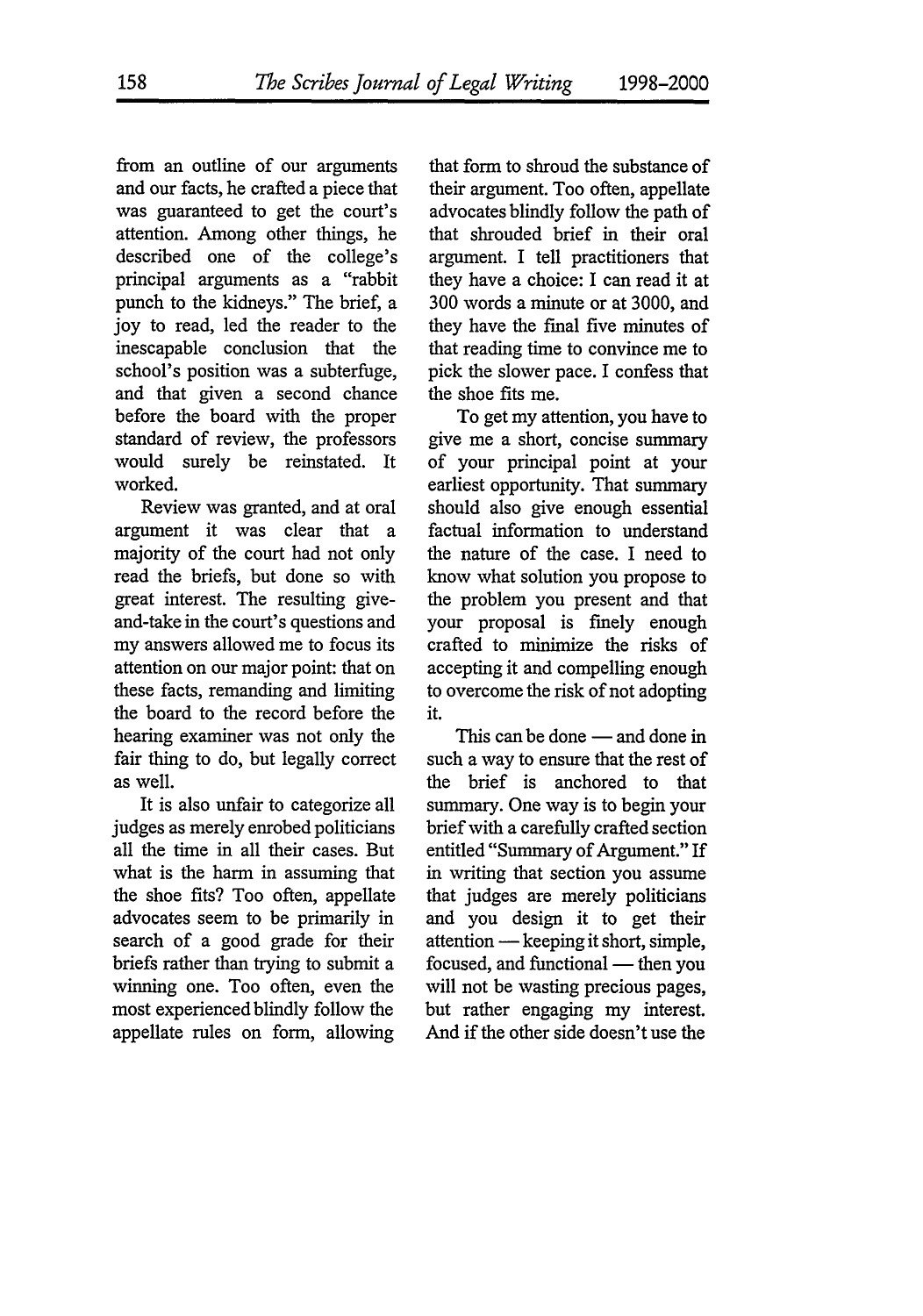same approach, you may just have submitted the winning brief.

**-- C.** Kenneth Grosse Washington Court of Appeals Seattle, Washington

#### **The Litigation Writer: An Emerging Specialist**

Good legal writing, like all writing, is a craft. And like the deft cross-examination or voir dire, it is a skill honed through years of practice, study, and commitment to excellence. But unlike the art of cross-examination and voir dire, most seasoned trial lawyers have spent little time developing the art of writing. Given that reality, and the importance of clear, crisp, persuasive prose in winning cases, trial lawyers should, in appropriate circumstances, hire a writing specialist.

Few litigators would dispute that clear and compelling briefs, memoranda, and affidavits are crucial in determining the outcome of cases. Why then is so much of this important work assigned to associates recently out of law school? Perhaps the custom makes sense where the stakes are small. But where there is a lot on the line, trial lawyers - who pay dearly for every other imaginable kind of

expert - should not hesitate to hire a writing specialist. Typically, however, they do not. That can be a big mistake.

The mistake is the result of two factors. The first is a failure to see legal writing as a bona fide specialization. No one  $-$  let alone a self-confident and competitive trial lawyer - likes to hear that he or she needs help writing. "We're lawyers; we know how to write," they are likely to think to themselves. Should all lawyers be good writers? Ideally, yes. But realistically, as noted, good writing is a developed expertise, nurtured over the course of a career devoted to mastering the craft. It doesn't happen naturally or inevitably, just because one reaches a certain level of education. Indeed, many of the worst writers are Ph.D.'s. If the legal profession came to recognize legal writing as the specialty that it is, those who have studied and practiced the skill would be recognized for what they are specialists. And they would be used and paid accordingly. It is time for that to happen. No need for trial lawyers to be defensive. The legal stylist, for instance, might not be expert at conducting depositions, managing discovery, picking juries, cross-examining witnesses, or making opening and closing statements.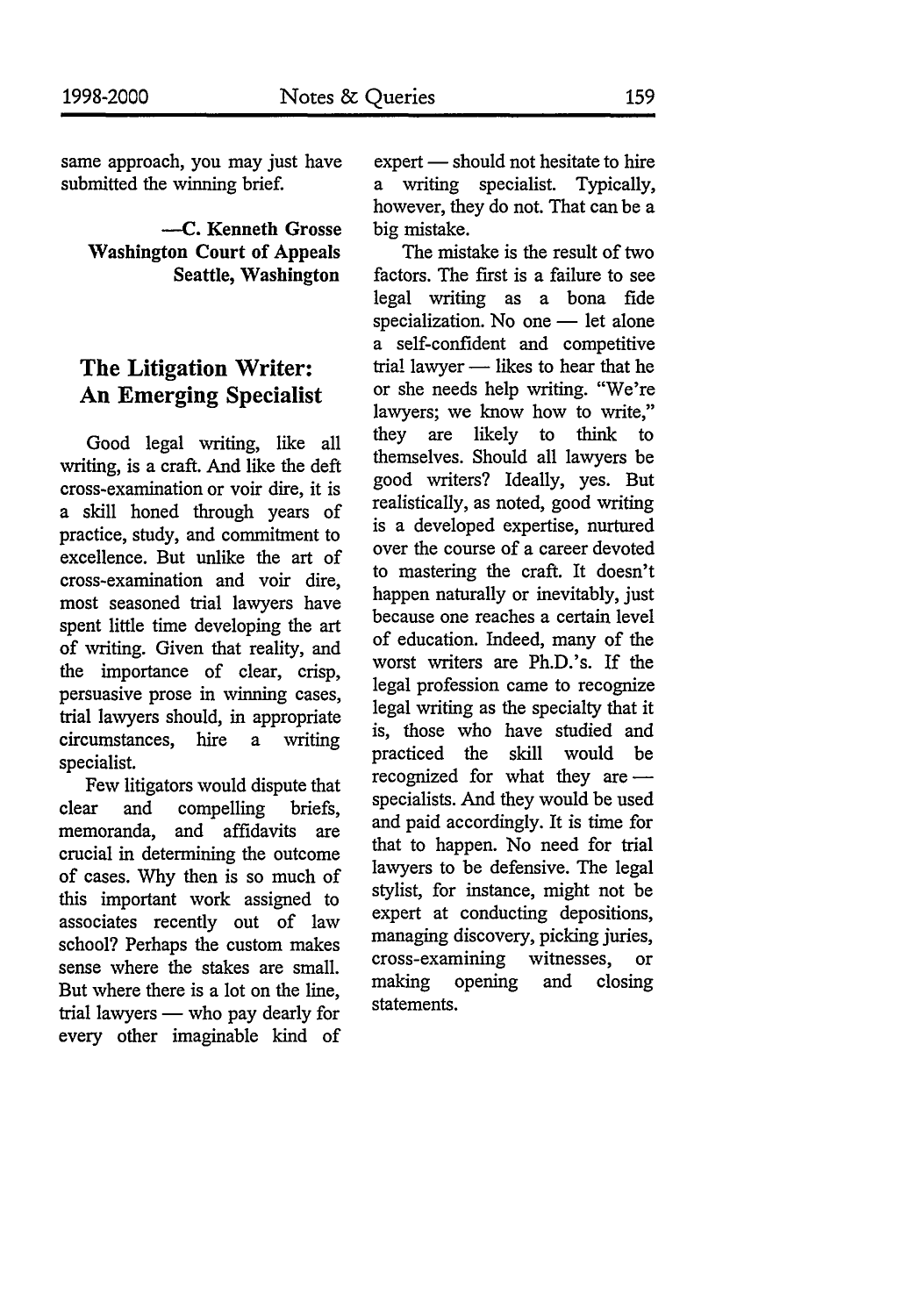The second factor that prevents trial lawyers from hiring a legalwriting specialist is, of course, money. Is hiring such a person a wise expenditure? The answer: It depends. In all cases, lawyers must spend money to get money. But in a case where *a lot of money* is at stake, refusing to spend a little extra for an accomplished legal writer may be dumb. If, on a posttrial motion or appeal, one risks losing a verdict worth several million or even several hundred thousand dollars, it doesn't make sense to refuse to spend a few extra dollars to file the most compelling, readable, persuasive papers.

Moreover, an independent, experiencedlitigation writer is much more than a wordsmith. Such a person brings a fresh perspective to  $\text{ bear} \longrightarrow \text{a perspective not unlike that}$ of the judge. And because of his independence, the veteran litigation writer may be willing to tell trial counsel what an associate or fellow partner won't  $-$  where the trial counsel is most vulnerable, the line of argument unclear, weak, or downright illogical. So in big cases or in big moments in cases, where it is important to assemble lawyers with complementary skills, a veteran legal writer should be a part of the team.

> -- Stephen **C.** Halpern Buffalo, **New** York

### **Prior Convictions and Tuna Fish**

Cross-examining attorneys often ask a witness whether he or she has been convicted of any crimes bearing on veracity. In what has become universal legal custom, this classic form of impeachment is always said to entail evidence of the witness's *prior* convictions.<sup>1</sup> Indeed, the phrase is so established that courtroom insiders routinely refer to convictions as "priors."

William H. Rehnquist, Chief Justice of the United States, recently wrote an opinion for the Court about when a defendant may complain on appeal about a decision "to admit evidence of her *prior* felony conviction as impeachment evidence."2 In that opinion, 'the Chief Justice wrote about impeachment with "prior convictions" 15 times. Chief Justice Warren Burger once used the phrase 12 times in one opinion.3

You will find it in the title, and not merely the text, of many lawreview articles<sup>4</sup> and pattern jury instructions' on impeachment of witnesses. The Advisory Committee on the Federal Rules of Evidence has just promulgated a committee note summarizing the law governing "a trial court's decision to admit the defendant's *prior* convictions for impeachment."<sup>6</sup>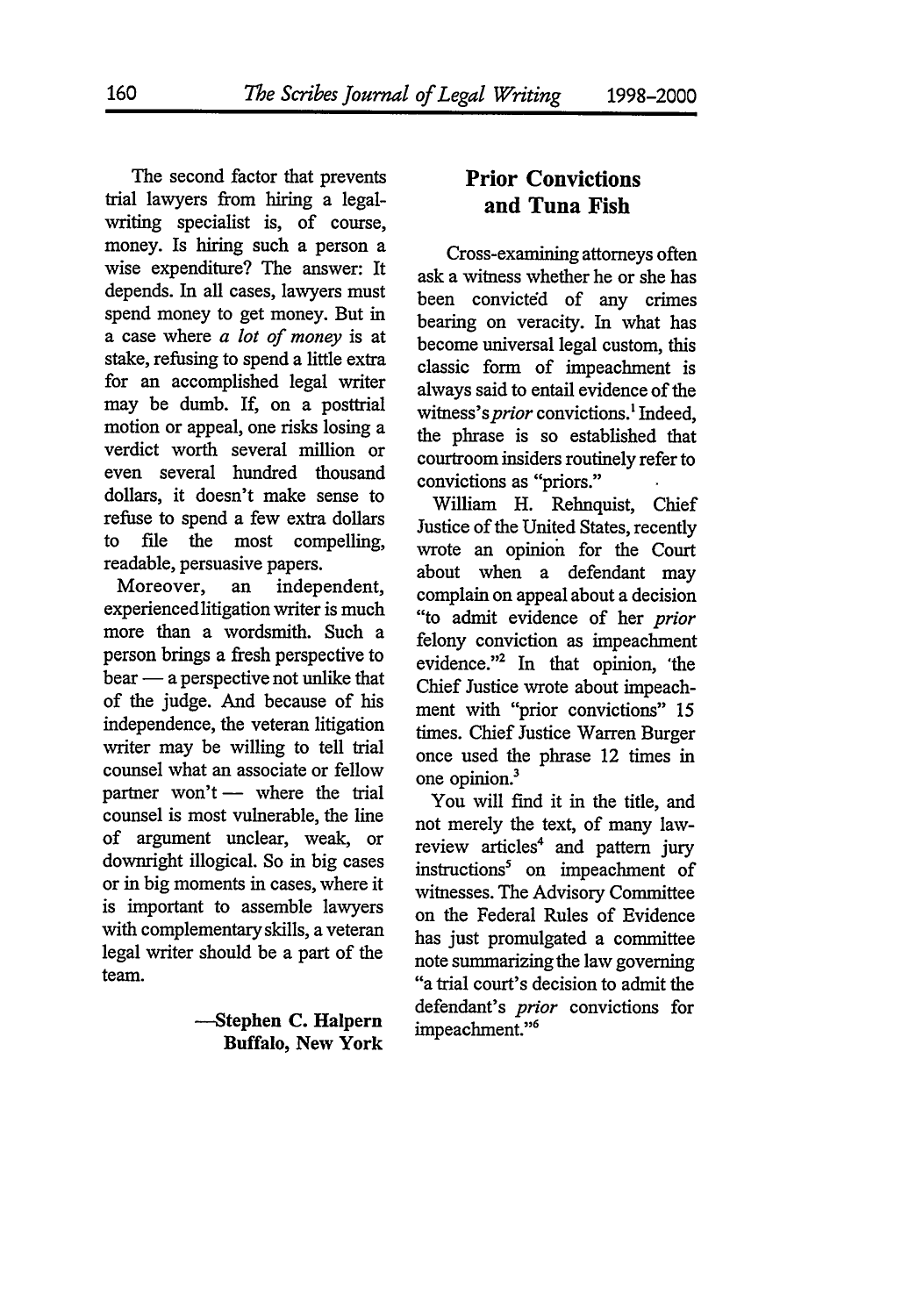*Prior?* As opposed to which other convictions? When impeaching a witness with evidence of some conviction, prior is always redundant. (To make matters worse, statutes and court opinions often go further and refer to a person's "prior conviction record" when they simply mean his "convictions."7 The tragic fact is that "a lawyer never uses one word when two or three will do just as well."<sup>8</sup>)

Admittedly, the phrase arises in other contexts where it is not superfluous. For example, as the Supreme Court recently noted, a federal statute "prohibits possession of a firearm by anyone with a prior felony conviction."9 When a person is prosecuted under that statute, it is common and sensible for the prosecutor to apprise the judge that the accused had several "prior convictions." This clarifies that those convictions, all of them necessarily dating from some point before *today* **-** that always goes without saying - *also* occurred before he was arrested with a gun.

But that is never true of convictions admitted under Federal Rule of Evidence 609. For impeachment purposes, convictions are admitted only for their tendency to tell us whether the witness is the sort of chap who can be trusted to tell the truth on the stand right here and now. Any conviction more than one second old - that is to say, *any* 

conviction - will do the trick. No judge this side of the Looking Glass has ever given a lawyer permission to impeach a witness by asking him about his future convictions. No wonder, therefore, that the word *prior* does not appear even once in<br>Rule 609 ("Impeachment by Rule 609 ("Impeachment by Evidence of Conviction of Crime") or its original Advisory Committee Notes, both written when saner heads prevailed.

The same is also true, by the way, of impeaching a witness with evidence of "prior bad acts" and "prior inconsistent statements"  both of which are nonsensically redundant but well-worn staples of legal jargon. The Supreme Court just decided a case in which a witness was reportedly impeached with "his *prior* felony conviction and his *prior* bad acts."<sup>10</sup> Federal Rule of Evidence 613, "Prior Statements of Witnesses," refers repeatedly to impeachment of a witness with his *prior* statements, even though a witness has no statements that could be used against him except the ones he has already made. Sometimes I suspect that if the Rules of Evidence were drafted today, we would surely have a rule on "Prior Subsequent Remedial Measures."

In October 1998, I made this point, among others, in testimony before the Advisory Committee on the Federal Rules of Evidence, in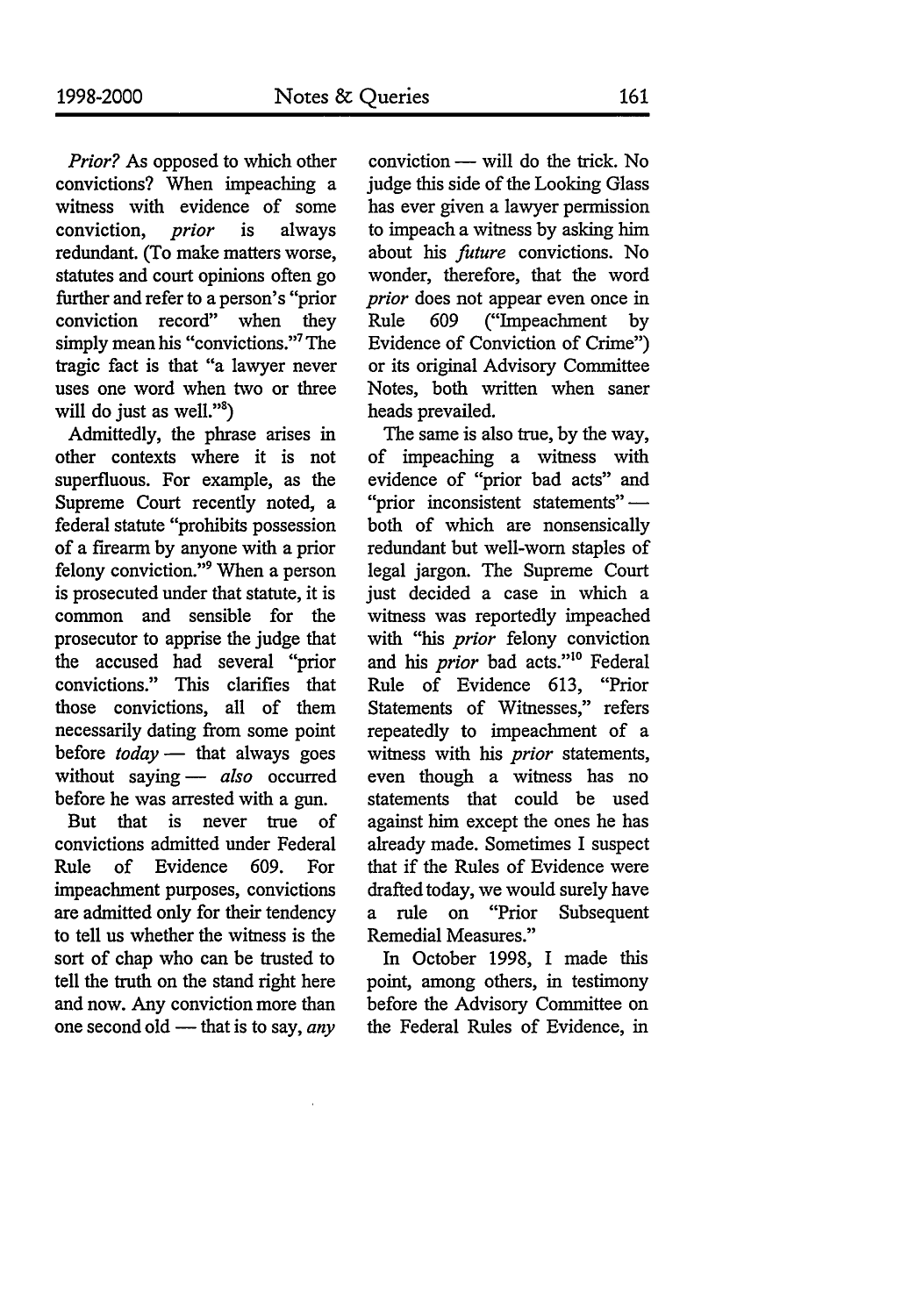my unsuccessful attempt to dissuade them from mentioning "prior convictions" in the Committee Notes to Rule  $103(a)$ .<sup>11</sup> After the hearing, **I** had a pleasant chat about the matter with then Chair United States District Judge Fern M. Smith, now director of the Federal Judicial Center. Judge Smith pointed out with great sagacity that impeaching a man with his "prior convictions" is just as redundant as **"tuna** fish," but every bit as lodged in our legal lexicon. **I** fear that she is quite right, but I am not just yet prepared to abandon the fight for the maximum level of precision and clarity in the wording of the Rules and their supporting committee notes -- at least not so long as we force all law students to take courses in legal writing *and* to read the Federal Rules of Evidence.

In one exotic jurisdiction, a government official once described her system of justice this way:

""It's a poor memory that only works backwards,' the Queen remarked. 'What sort of things do you remember best?' Alice ventured to ask. 'Oh, things that happen the week after next,' the Queen replied in a careless tone. 'For instance, **now,...** there's the King's messenger. He's in prison now, being punished: and the trial doesn't even begin till next Wednesday: and of course the crime comes last of all.""12

To the best of my knowledge, that is the only jurisdiction where a sensible jurist would need to take pains to distinguish whether she is<br>discussing impeachment of a impeachment of a witness with evidence of his *prior* convictions.

#### -James Joseph **Duane Virginia Beach, Virginia**

*1. See* Fed. R. Evid. 609.

*2. Ohler v. United States,* 120 S.Ct. 1851, 1852 (2000) (also needlessly using the word "evidence" twice).

3. *Luce v. United States,* 469 U.S. 38, 39-43 (1984).

4. E.g., Robert Dodson, *What Went Wrong with Federal Rule of Evidence 609: A Look at How Jurors Really Misuse Prior Conviction Evidence,* 48 DRAKE L. REv. 1 (1999); Alan Hornstein, *Between* Rock *and a Hard Place: The Right to Testify and Impeachment by Prior Conviction,* 42 VILL. L. REv. 1 (1997); J. Walton Jackson, *Impeachment of a Witness by Prior Convictions Under Alabama Rule of Evidence 609: Everything Remains the Same, or Does It?,* 48 ALA. L. REv. 253 (1996); Rick A. Hammond, *Evidence of Prior Similar Conviction Is Admissible to Impeach Defendant If the Probative Value of Evidence Outweighs the Prejudicial Effect,* 64 Miss. L.J. 217 (1994); Edward E. Gainor, *CharacterEvidence by Any Other Name... A Proposal to Limit Impeachment by Prior Conviction Under Rule 609,*